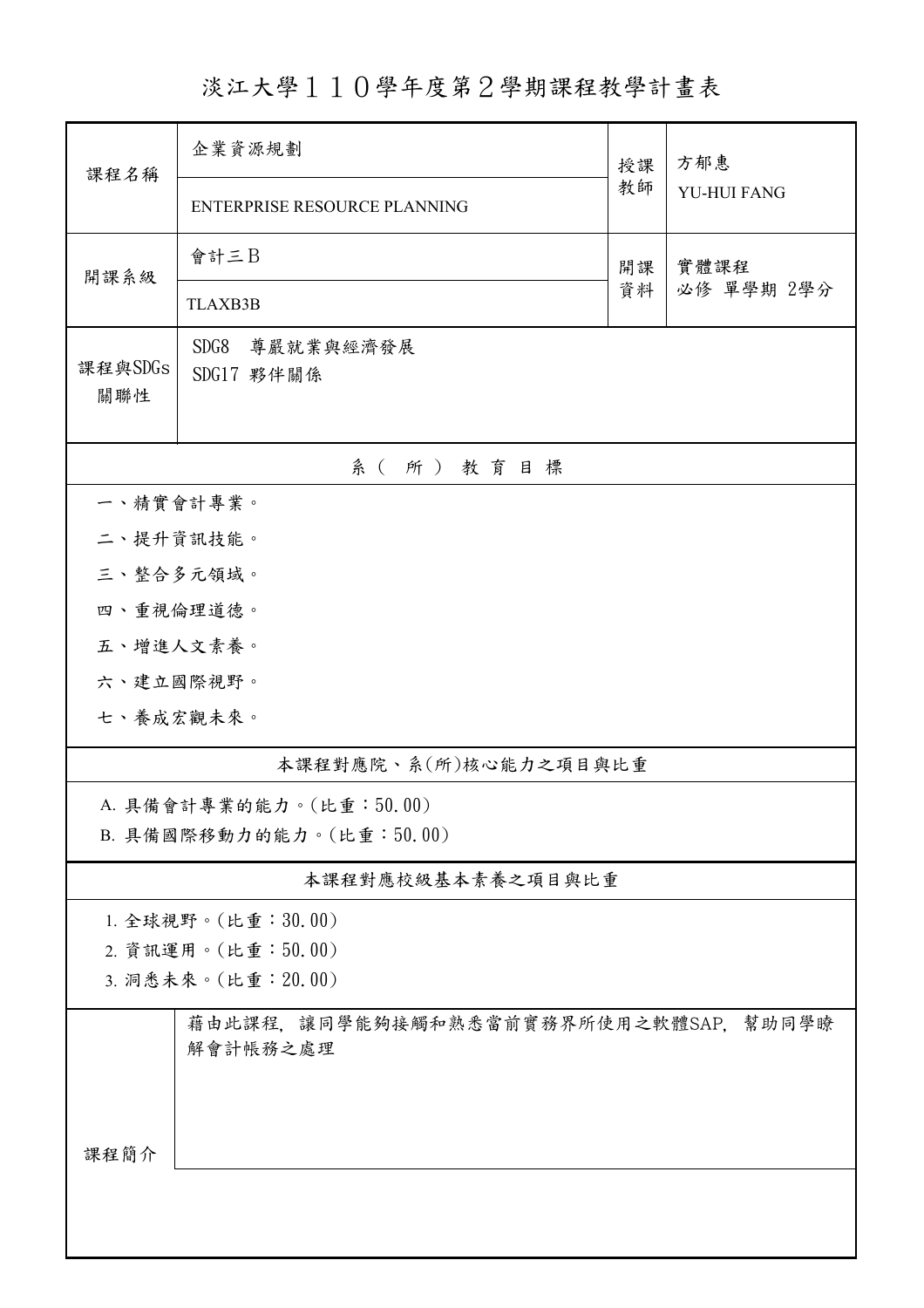|                                                                                                                                        | This course use an accounting commercial application to help students to<br>understand bookkeeping practices. |                                                                    |            |                                                                 |          |  |  |
|----------------------------------------------------------------------------------------------------------------------------------------|---------------------------------------------------------------------------------------------------------------|--------------------------------------------------------------------|------------|-----------------------------------------------------------------|----------|--|--|
| 本課程教學目標與認知、情意、技能目標之對應<br>將課程教學目標分別對應「認知(Cognitive)」、「情意(Affective)」與「技能(Psychomotor)」<br>的各目標類型。                                       |                                                                                                               |                                                                    |            |                                                                 |          |  |  |
| 一、認知(Cognitive):著重在該科目的事實、概念、程序、後設認知等各類知識之學習。<br>二、情意(Affective):著重在該科目的興趣、倫理、態度、信念、價值觀等之學習。<br>三、技能(Psychomotor):著重在該科目的肢體動作或技術操作之學習。 |                                                                                                               |                                                                    |            |                                                                 |          |  |  |
| 序<br>號                                                                                                                                 | 教學目標(中文)                                                                                                      |                                                                    |            | 教學目標(英文)                                                        |          |  |  |
| $\mathbf{1}$                                                                                                                           |                                                                                                               | 瞭解會計帳務處理實務                                                         |            | Understand how to use application software to do<br>bookkeeping |          |  |  |
|                                                                                                                                        |                                                                                                               |                                                                    |            | 教學目標之目標類型、核心能力、基本素養教學方法與評量方式                                    |          |  |  |
| 序號                                                                                                                                     | 目標類型                                                                                                          | 院、系(所)<br>核心能力                                                     | 校級<br>基本素養 | 教學方法                                                            | 評量方式     |  |  |
| 1                                                                                                                                      | 認知                                                                                                            | AB                                                                 | 123        | 講述、實作                                                           | 測驗、作業、實作 |  |  |
|                                                                                                                                        |                                                                                                               |                                                                    |            | 授課進度表                                                           |          |  |  |
| 週<br>式                                                                                                                                 | 日期起訖                                                                                                          |                                                                    |            | 內 容 (Subject/Topics)                                            | 備註       |  |  |
|                                                                                                                                        | $111/02/21$ ~<br>111/02/25                                                                                    | 課程介紹                                                               |            |                                                                 |          |  |  |
| $\overline{2}$                                                                                                                         | $111/02/28$ ~<br>111/03/04                                                                                    | 分配帳號及操作設定介紹/General Ledger觀念介紹                                     |            |                                                                 |          |  |  |
| 3                                                                                                                                      | $111/03/07$ ~<br>111/03/11                                                                                    | General Ledger Accounting 議題介紹                                     |            |                                                                 |          |  |  |
| 4                                                                                                                                      | $111/03/14$ ~<br>111/03/18                                                                                    | FI: General Ledger Accounting 示範                                   |            |                                                                 |          |  |  |
| 5                                                                                                                                      | $111/03/21$ ~<br>111/03/25                                                                                    | FI: Review General Ledger Accounting & Accounts<br>receivable 議題介紹 |            |                                                                 |          |  |  |
| 6                                                                                                                                      | $111/03/28$ ~<br>111/04/01                                                                                    | FI: Accounts Receivable 觀念介紹及交易示範                                  |            |                                                                 |          |  |  |
| 7                                                                                                                                      | $111/04/04$ ~<br>111/04/08                                                                                    |                                                                    | 教學觀摩周 不上課  |                                                                 |          |  |  |
| 8                                                                                                                                      | $111/04/11$ ~<br>111/04/15                                                                                    | 考前練習(GL vs AR)                                                     |            |                                                                 |          |  |  |
| 9                                                                                                                                      | $111/04/18$ ~<br>111/04/22                                                                                    |                                                                    | 期中考上機考     |                                                                 |          |  |  |
| 10                                                                                                                                     | $111/04/25$ ~<br>111/04/29                                                                                    | 期中考試週                                                              |            |                                                                 |          |  |  |
| 11                                                                                                                                     | $111/05/02$ ~<br>111/05/06                                                                                    | 發考卷及FI: Accounts Receivable交易練習                                    |            |                                                                 |          |  |  |
|                                                                                                                                        |                                                                                                               |                                                                    |            |                                                                 |          |  |  |